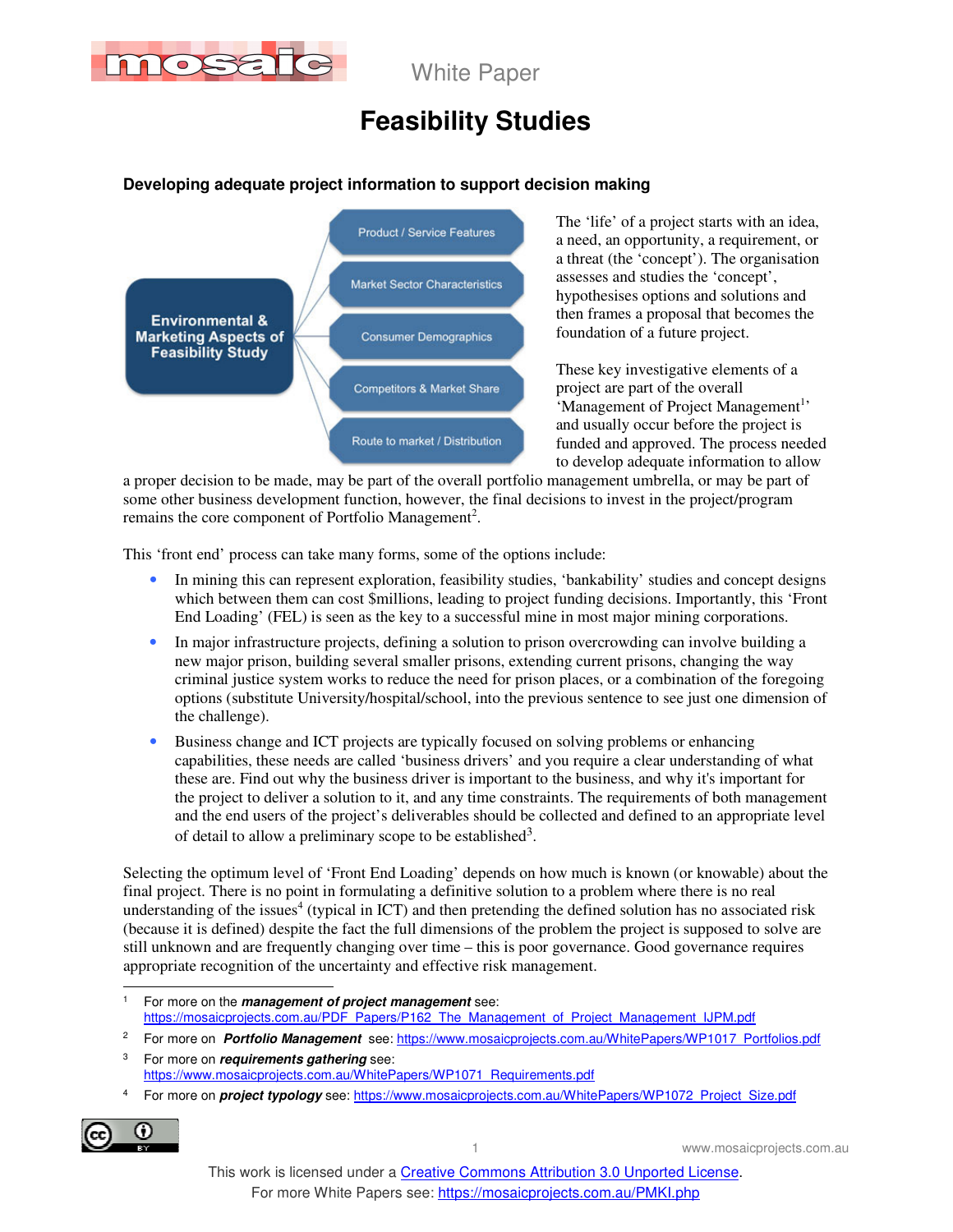

The challenge, requiring informed judgement and effective governance is recognising which development processes suits what type of 'concept':

- If the work is expected to flow forward and will only be stopped in exceptional circumstances, project phases work best, with some form of 'gateway' or transition review<sup>5</sup>.
- In other circumstances, studies are undertaken as part of the portfolio by corporate or PMO professionals with no dedicated budgets, assessing multiple proposals as an ongoing process, but once a concept gets the go ahead a project is created and a budget and resources allocated.
- Other concepts (particularly problems) cannot be defined and an 'agile' approach<sup>6</sup> is needed where elements of a partial solution are developed and put into use developing new learning that will then allow the next module to be developed in a progressive sequence. However, whilst this may be the most suitable and cost effective way of developing an effective solution, budgeting in a traditional 'iron triangle' concept of fixed cost, time and scope is impossible.
- Sometimes, the 'investigation' requires a significant amount of work (eg, a mine bankability or feasibility study); this work may be treated as a project in its own right, and is time, cost and resource constrained with a defined deliverable (the report and/or the documentation needed to initiate the subsequent 'major project'). This type of front end 'Discovery Project' still needs to be chartered, scoped, scheduled and managed like a normal project, with the documentation adjusted to suit the requirements:
	- o For a small Discovery Project, a simple requirements document or service request can be created as the chartering document. The project should be completed quickly with a minimum or project management rigor and structure.
	- o For a medium-sized Discovery Project, create an abbreviated Project Charter, a clear scope statement and a project schedule, and manage just like any other medium-size project, including managing issues, scope, risk, etc. When the Discovery Project is complete, the Project Charter, Project Management Plan, (including budget and schedule) for the subsequent project should have been created, and the approval process for these documents should be a part of the Discovery Project
	- If the size of your Discovery Project is a large project itself, you should follow the steps required for planning and managing large projects; you will need to plan and manage the Discovery Project with the same rigor and structure you would manage any large project. Without this rigour, the planning and design for very large projects can drift and become unfocused. Managing these 'front end' process as a Discovery Project brings clarity and focus to the work and prepares for the start of the subsequent mega-project or program.

The challenge is recognising which type of project is being proposed (based on Project Typology<sup>7</sup>), and then deciding which type of process will develop the best input to the portfolio selection process and what level of uncertainty (risk) is associated with the proposal once developed. Certainty is not important, what matters is appreciating the extent of the risks and the likely benefits, so an informed investment decision can be made. Most 'game changing' initiatives involve high risk, high reward projects that create a totally new future!

<sup>7</sup> For more on *project typology* see: https://www.mosaicprojects.com.au/WhitePapers/WP1072\_Project\_Size.pdf



 $\overline{a}$ 5 For more on **Gateway Reviews** see: https://www.mosaicprojects.com.au/WhitePapers/WP1092\_Gateways-Scorecards.pdf

<sup>6</sup> For more on *managing agile* see: https://www.mosaicprojects.com.au/PDF\_Papers/P109\_Thoughts\_on\_Agile.pdf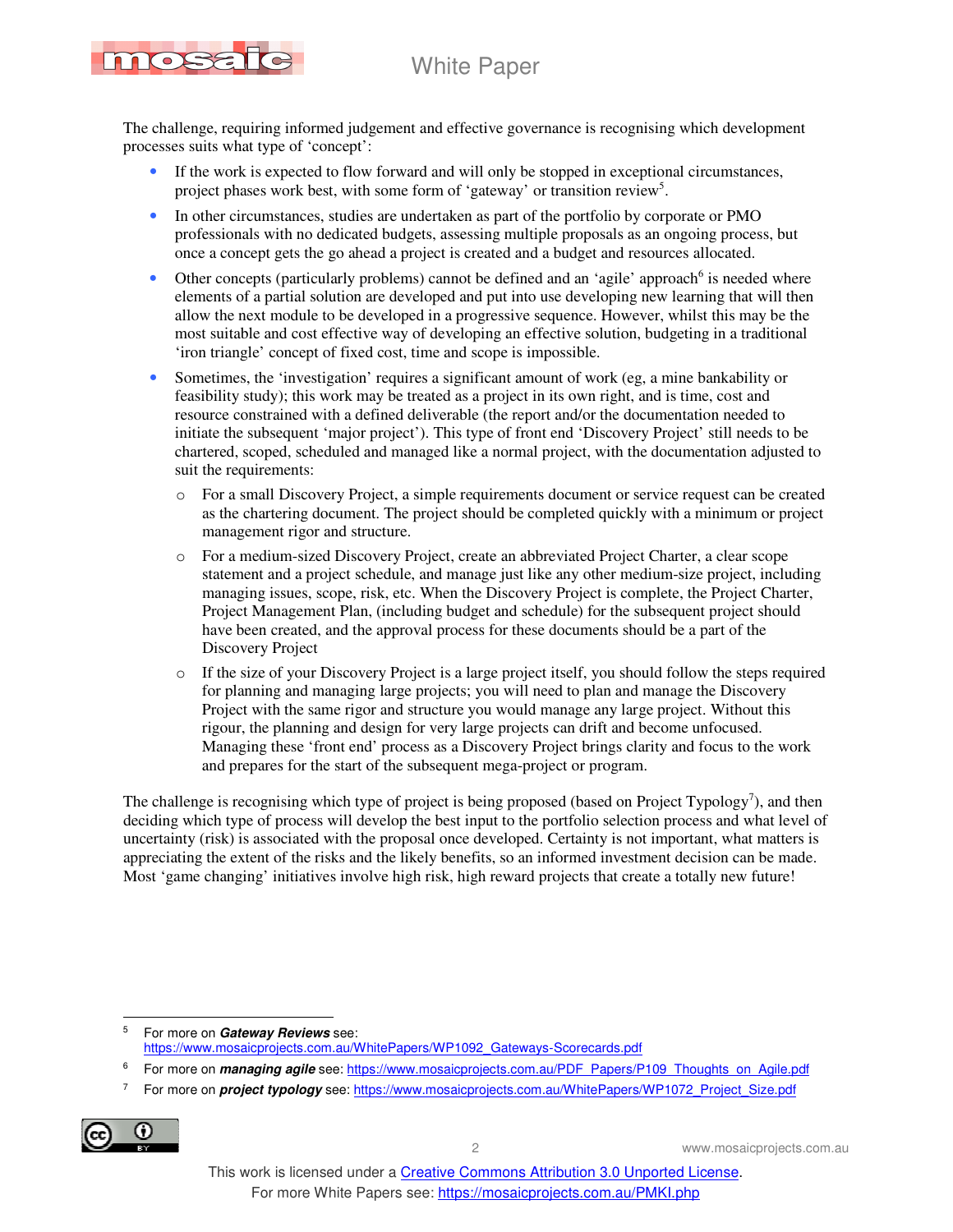

#### **Definition of Feasibility Studies**

A Feasibility Study asks the question *'can we do this?'* it should be a precursor to finalising the business case<sup>8</sup> which addresses the question *'should we do this?'*

The purpose of a Feasibility Study is to identify the likelihood of one or more solutions meeting the stated business requirements. During the Feasibility Study, a range of potential solutions to the particular business problem or opportunity are assessed and documented. The outcome of the Feasibility Study is either a preferred solution for implementation or a statement that the capability to resolve the problem is beyond the resources or capability of your organisation.

#### **Undertaking a Feasibility Study**

A Feasibility Study needs to be completed as early in the Project Life Cycle as possible. You need to identify a range of alternative solutions and determine which option is the most feasible to implement. The steps in a typical Feasibility Study are:

#### **Step 1: Understand the problem**

In most cases, the business driver is a problem or opportunity in the organisation. You need to have a clear understanding of what this is (otherwise you can solve the wrong problem)<sup>9</sup>. This is not just a technical question; there are a number of areas of feasibility that should be analysed including: time, cost, quality, service and reputational issues, etc.

#### **Step 2: Identify Alternative Solutions**

Based on a clear understanding of the business problem, you need to determine the alternative solutions. A range of solutions will assist in optimising the outcome from the Feasibility Study.

#### **Step 3: Determine the Feasibility of each option**

To identify the feasibility of each solution assessments need to be made for a range of factors:

- **Technical.** Is the option technically feasible and if it is what technical risks are associated with the project.
- **Financial**. Is the option financially feasible? What is the likely cost and potential range of outcomes? Does the project have a cost that is significant enough to put the entire company at risk and what would be the impact of a significant cost overrun?
- **Operational.** Can the organisation operate the project solution after the project is over?
- **Geographic**. Is the option feasible given the physical location of the project team or the customer?
- **Time**. Is the project feasible given the amount of time it will require to complete? What is the potential range of outcomes?
- **Resource**. Do you have the staff, equipment, supplies and other resources necessary to complete the project in the required time?
- Legal. Are there any legal problems that will make this project unfeasible?
- **Political**. Are there any internal (or external) political problems that will make this project unfeasible?
- **Risk**. What is he risk profile of the option (opportunities and threats)?
- **Quality**. What are the reliability and performance issues associated with the option?

<sup>9</sup> The way a **problem is described** will frame the solution, see: https://www.mosaicprojects.com.au/WhitePapers/WP1013\_Problem\_Solving.pdf



<sup>-&</sup>lt;br>8 See **WP1018 Developing a Business Case**: https://www.mosaicprojects.com.au/WhitePapers/WP1018\_Business\_Case.pdf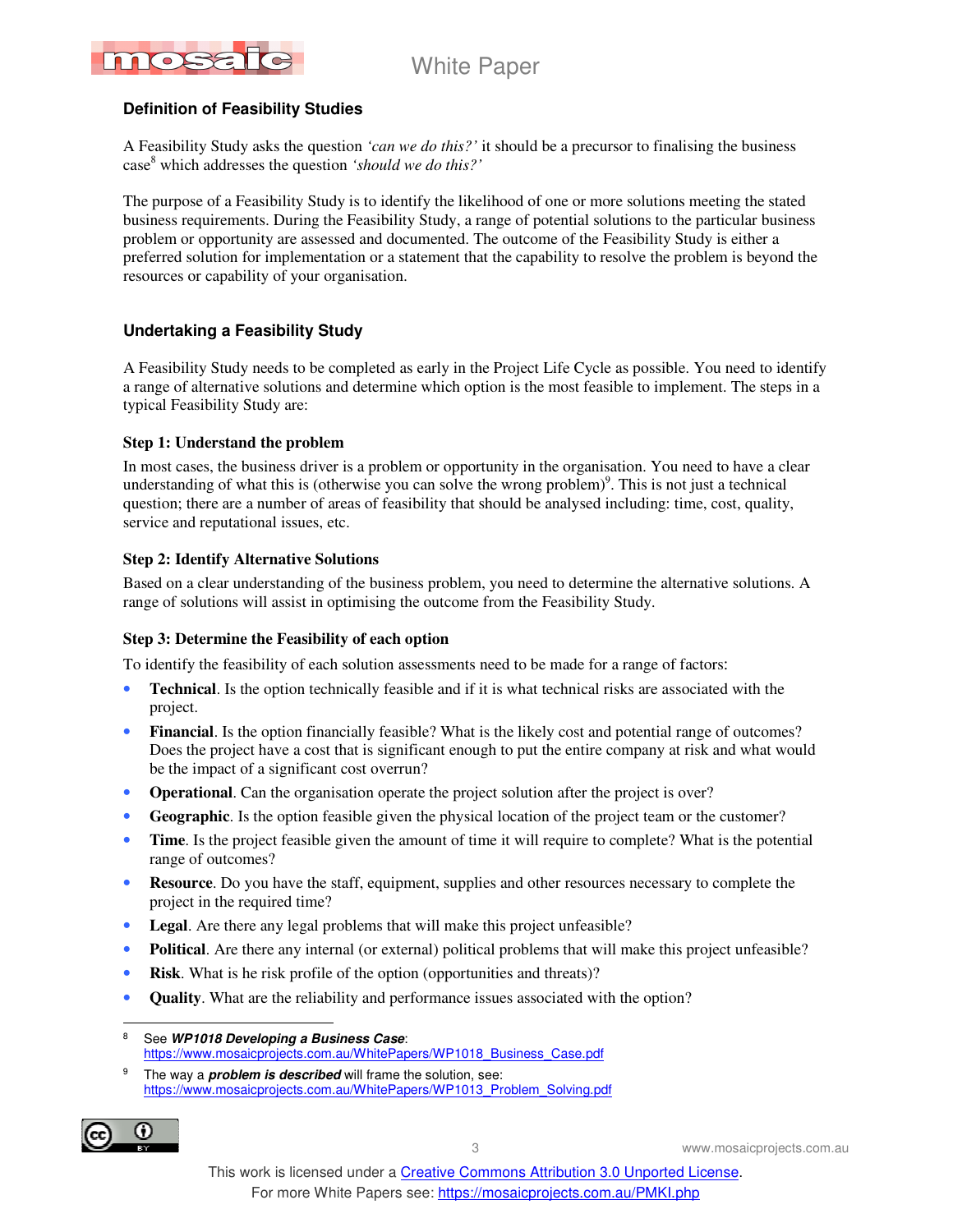

#### **Other factors** relevant to the solution.

To answer these questions, you need to use a variety of methods to obtain reliable data including online research, prototyping and modelling.

#### **Step 4: Choose a Preferred Solution**

The next step is to select a preferred solution. Each parameter should have an acceptable range defined and a weighting allocated to allow effective comparison. Options that fall outside of an acceptable range are discarded. The rest are weighted and the optimum solution(s) identified $10$ . The selected option is generally the solution that you have the highest confidence of delivering but cost and/or time considerations may force a higher risk option. One key question is what is the likelihood of the alternative solutions actually delivering the expected benefits? Based on the results of the Feasibility Study, a preferred solution is identified. The resulting benefits and cost of the preferred options are moved forward for more rigorous analysis in the Business Case.

#### **Step 5: Obtain Buy In**

The preferred solution needs to be agreed by all of the key stakeholders. The feasibility study will either show the concept is 'not feasible' for any one of a range of reasons from finance through to capability. If the concept is not feasible, it should be killed or redesigned. If the concept is feasible, the next step is to look at viability and desirability through the development of a business case.

#### **Step 6: Submit the proposal to the organisations Portfolio Management decision making**

Feasibility study



Once the feasibility of a concept is established, and the business case can be developed<sup>11</sup>. The completed business case is then assessed by the portfolio management team<sup>12</sup> against all of the other potential and existing opportunities available to the organisation and, where appropriate, the proposal is approved, a Sponsor<sup>13</sup> appointed, resources and funding allocated and a project or program is created and formally initiated.

#### **Other options**

It is not uncommon for projects to be initiated ahead of the feasibility study. Ideally, in these circumstances a 'gateway<sup>14</sup>' process should be implemented to evaluate the viability of the project once the most feasible option has been determined. Alternatively, you may be forced to undertake the study and determine the options within the established parameters of the project (not a good idea!).

\_\_\_\_\_\_\_\_\_\_\_\_\_\_\_\_\_\_\_\_\_\_\_\_\_\_\_\_\_

 $\overline{a}$ 10 For more on **ranking and selections processes** see WP1062 Ranking Requirements: https://www.mosaicprojects.com.au/WhitePapers/WP1062\_Ranking-Requirements.pdf

<sup>11</sup> See **WP1018 Developing a Business Case**: https://www.mosaicprojects.com.au/WhitePapers/WP1018\_Business\_Case.pdf

<sup>13</sup> For more on the role of the **Sponsor** see: https://www.mosaicprojects.com.au/WhitePapers/WP1031\_Project\_Sponsorship.pdf

<sup>14</sup> For more on **Gateway Reviews** see: https://www.mosaicprojects.com.au/WhitePapers/WP1092\_Gateways-Scorecards.pdf



<sup>12</sup> The initiation process and 'gateway' reviews should be under the auspices of the organisation's **Portfolio Management** processes, see: https://www.mosaicprojects.com.au/WhitePapers/WP1017\_Portfolios.pdf